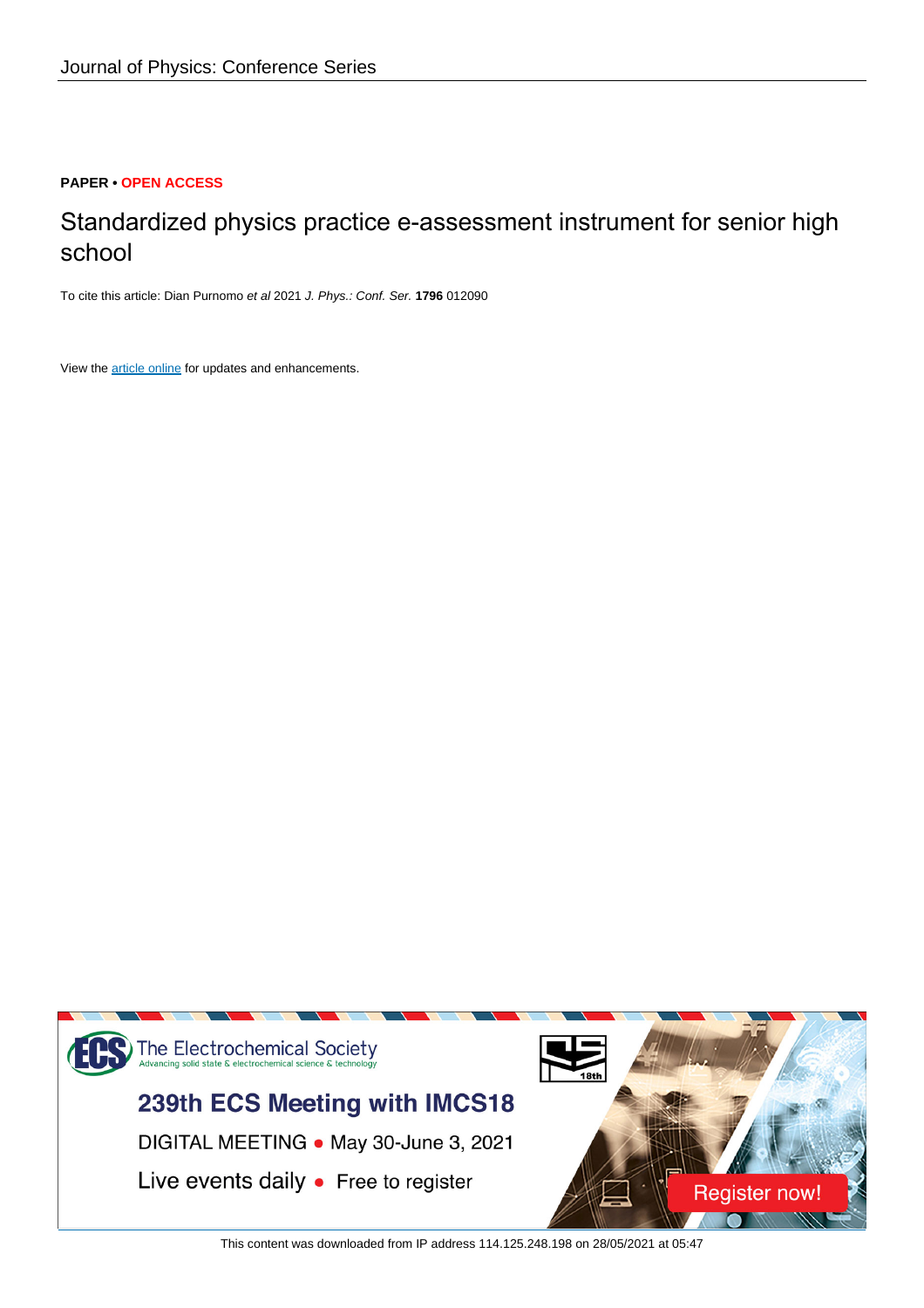## **Standardized physics practice e-assessment instrument for senior high school**

### **Dian Purnomo<sup>1</sup> , Undang Rosidin<sup>1</sup> , Kartini Herlina<sup>1</sup>**

<sup>1</sup>Physics Education, University of Lampung

\*Corresponding author: dianpurnomo1506@gmail.com

**Abstract.** COVID-19 pandemic has a major impact on the world of education. The existence of the coronavirus outbreak has hampered teaching and learning activities that usually take place face-to-face and have now turned into distance learning (online). Online learning is inseparable from an assessment, both cognitive, affective, and psychomotor. Good assessment instruments will affect the results to be achieved. This study aims to analyze the e-assessment instrument for standardized physics practice exams in senior high school. The subjects of this study were 10 high school physics teachers with the selection using purposive. This research uses mixed methods, namely research by combining two forms of research, namely qualitative and quantitative research. The questionnaire was analyzed quantitatively, while the results of the questionnaire data were explained qualitatively. For data collection, the researcher provided an online questionnaire for preliminary analysis related to the e-assessment of standardized physics practice exams in high schools in Lampung.

#### **1. Introduction**

COVID-19 pandemic has a major impact on the world of education. The existence of this coronavirus outbreak hinders teaching and learning activities that usually take place face-to-face. However, this pandemic was able to accelerate education 4.0. The learning system is carried out remotely by utilizing technology [1] "Distance education, hereinafter referred to as PJJ, is an education in which students are separated from educators and learning uses various learning resources through the application of the principles of educational / learning technology". The distance education system (PJJ), which is perceived as a 21st-century innovation, is an education system that has a wide reach across space, time, and socioeconomics. The PJJ system opens access to education for anyone, anywhere, anytime. With these characteristics, the PJJ system is often seen as a solution to various educational problems, especially those related to equal distribution and democratization of education, as well as expanding access to quality education to all levels of society across time and space [2].

Distance education is defined as a teaching method in which students and teachers are physically separated and can then take advantage of a combination of technology, including audio correspondence, video, computers, and the internet [3]. In the implementation of distance learning (PJJ) cannot be separated from an assessment. Through assessment activities, information about processes, products, and attitudes towards learning is collected. The information collected is then used to make decisions about both individuals and groups involved in the learning process. Distance education assessment is carried out through a comprehensive examination mechanism through face-toface, long-distance, or centralized use of information and communication technology with direct

Content from this work may be used under the terms of the Creative Commons Attribution 3.0 licence. Any further distribution of this work must maintain attribution to the author(s) and the title of the work, journal citation and DOI. Published under licence by IOP Publishing Ltd 1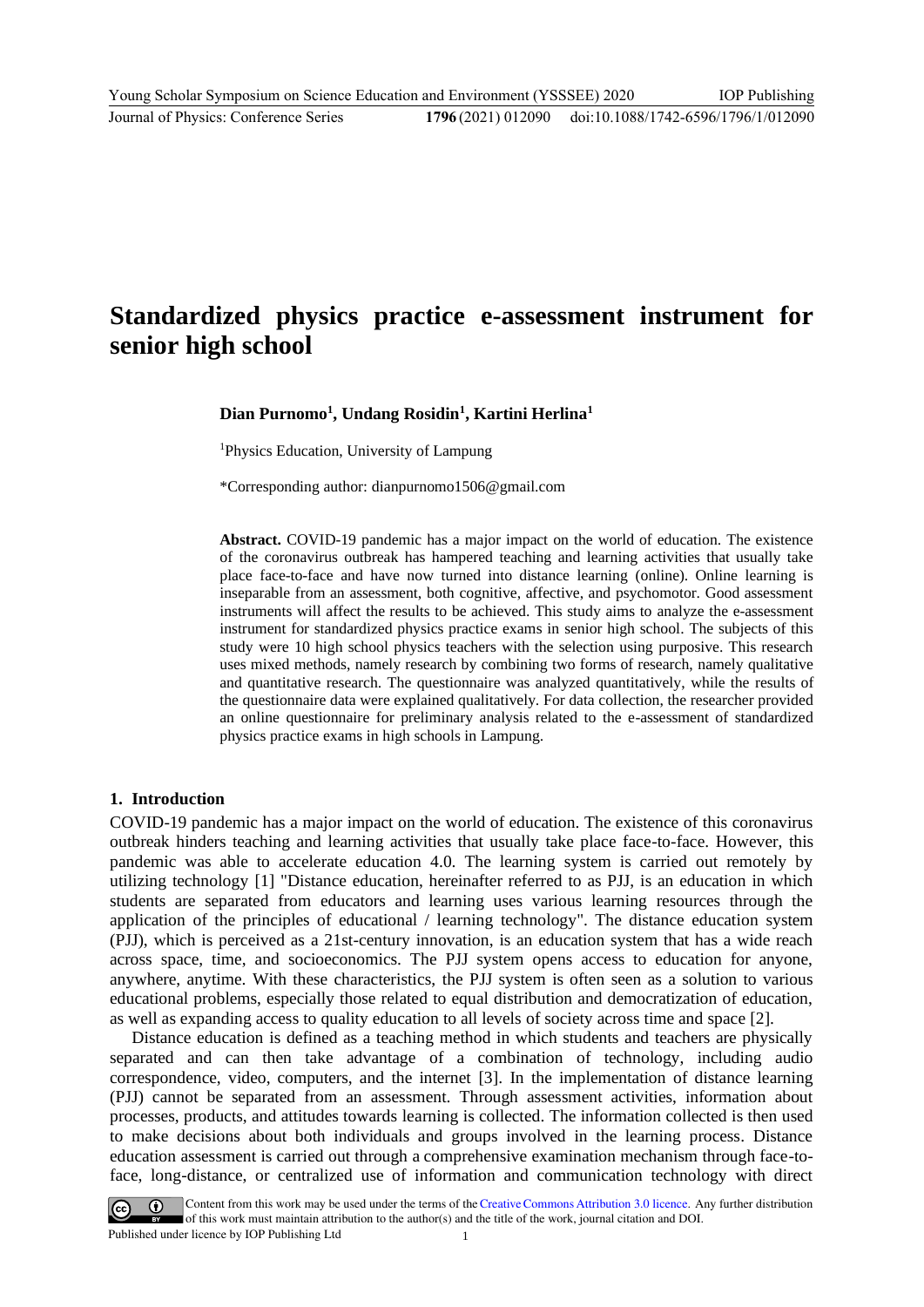supervision. Moore [4] define PJJ as "planned learning that takes place separately from its educators, requires special learning designs and techniques, communicates through various technologies, and uses special organizational and administrative structures".

In conducting the assessment we need standardized instruments to collect data as well as information. According to Permendikbud [5], an assessment instrument is a tool used to assess the learning outcomes of students, for example, tests, and attitude scales. Based on Kemendikbud [6] that "Education Assessment Standards are criteria regarding the scope, objectives, benefits, principles, mechanisms, procedures and instruments for assessing student learning outcomes that are used as the basis for assessing student learning outcomes in primary and secondary education. Assessment of learning outcomes aims to monitor and evaluate the process, learning progress, and improvement of learning outcomes of students on an ongoing basis. Assessments can be made for a variety of reasons and intentions that provide specific practices and perspectives [7] As-assessment from an educational point of view has an important role in education [8]. Assessment in education is defined as evaluation material to find out how education works effectively for each student.

According to BSNP [9], the assessment standards have a valid, objective, fair, integrated, open, comprehensive, systematic, criteria-based, and accountable assessment principles. The learning outcome assessment instrument used by educators fulfills the substance requirements, namely representing the competence assessed, construction, which meets technical requirements following the form of the instrument used, and language, namely using good and correct and communicative language according to the level of development of students. So that in the process of assessing learning outcomes students can represent all aspects to be assessed. If the learning is digital or online based, then there must be discussed in the research system as well. So an online-based assessment or E-Assessment is needed in the field of education. The use of information technology and computers in education is often used as a medium of learning and learning evaluation [10].

E-assessment is the use of information technology for related assessment activities. Cognitive abilities were assessed using assessment software, while practical abilities were assessed using eportfolios, simulation software, videos, virtual labs, and others. Garrison and Vaughan [11] stated that in online learning and assessment there are several advantages, including reconceptualization and redesign of learning so that it is more refreshing (fresher), the ability to organize more content, and can make it an inquiry community. It offers increased variety and originality in design and assignments, for example through e-portfolios, simulations, and interactive games, enabling the assessment of skills that cannot easily be assessed in other ways [12].

In e-assessment, students can act as writers and evaluators of feedback results [13]. Morales et al. [14] revealed that computers can be used for simulations, manage large amounts of updated and enriched information, increase interaction with information, and make learners more participatory in the assessment process. Also, Sorensen [15] revealed that online assessments make these assessments more efficient in terms of time, funding, and achievement of assessment objectives. When online, it can help minimize the level of student cheating every time you carry out an exam and reduce the level of subjectivity in data processing. E-assessment provides direct assessment and feedback for students, improves student performance, reduces teacher time and labor [16].

In several previous studies in the implementation of distance learning (PJJ), the assessment conducted by the teacher was only limited to assessing learning outcomes. Sahidu et al [17] said that information and communication technology can be used in evaluating student learning outcomes. Ventouras et al [18] made an assessment using multiple-choice questions. Based on the results of a questionnaire given to 10 high school physics teachers in the float, the same results were obtained, namely that most teachers in distance learning only provide an assessment of learning outcomes, but here the teacher has not conducted a skills assessment, namely an assessment on a practical exam. Information and communication technology can be used to support and develop cognitive, affective, and psychomotor assessments [19]. Practical exams are considered difficult to do in distance learning, even though many media can be used in conducting practical exams, for example, virtual labs, simulations, tutorials, animations, videos, and so on. Ristekdikti [2] states that the assessment of skills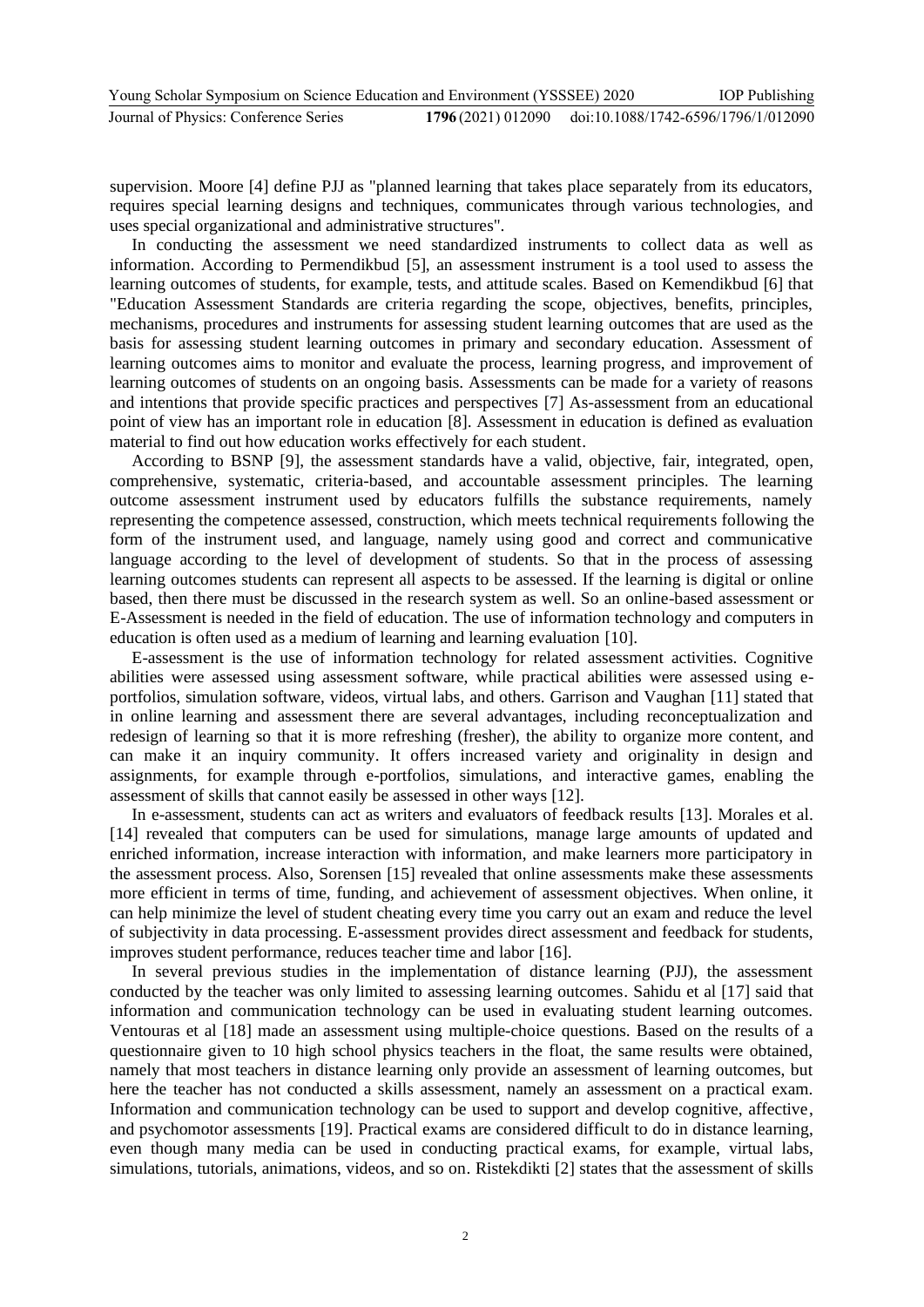| Young Scholar Symposium on Science Education and Environment (YSSSEE) 2020 |                                                       | <b>IOP</b> Publishing |
|----------------------------------------------------------------------------|-------------------------------------------------------|-----------------------|
| Journal of Physics: Conference Series                                      | 1796(2021) 012090 doi:10.1088/1742-6596/1796/1/012090 |                       |

aspects through performance appraisal can be carried out through face-to-face, remote simulations, or utilizing information and communication technology. The use of information and communication technology can provide updates in the world of education, in this case, e-assessment. The use of innovative ICT-based applications can be used in an assessment [20]. The instrument used is in the form of a problem adjusted to the competence of graduates or learning outcomes required by the curriculum. So that to assess the practice exam based on ICT media, it is necessary to have a standardized assessment instrument that can be done remotely or online assessment.

#### **2. Research Methods**

The method used in this research was mixed methods by combining qualitative and quantitative research. The technique used in this study used a questionnaire instrument. The research subjects were 10 high school physics teachers in Lampung with the selection using purposive. The questionnaire was analyzed quantitatively, while the results of the questionnaire data were explained qualitatively. For data retrieval, the researcher provided an online questionnaire for preliminary analysis related to the eassessment of standardized physics practice exams in high school. The flow diagram of the research stages is as follows:



Based on table 1, this research was carried out through the following stages: (1) conducting a case study, (2) identifying and formulating problems with the cases obtained, (3) determining the research objectives, (4) creating/formulating a questionnaire, (5) ) distributing questionnaires online to research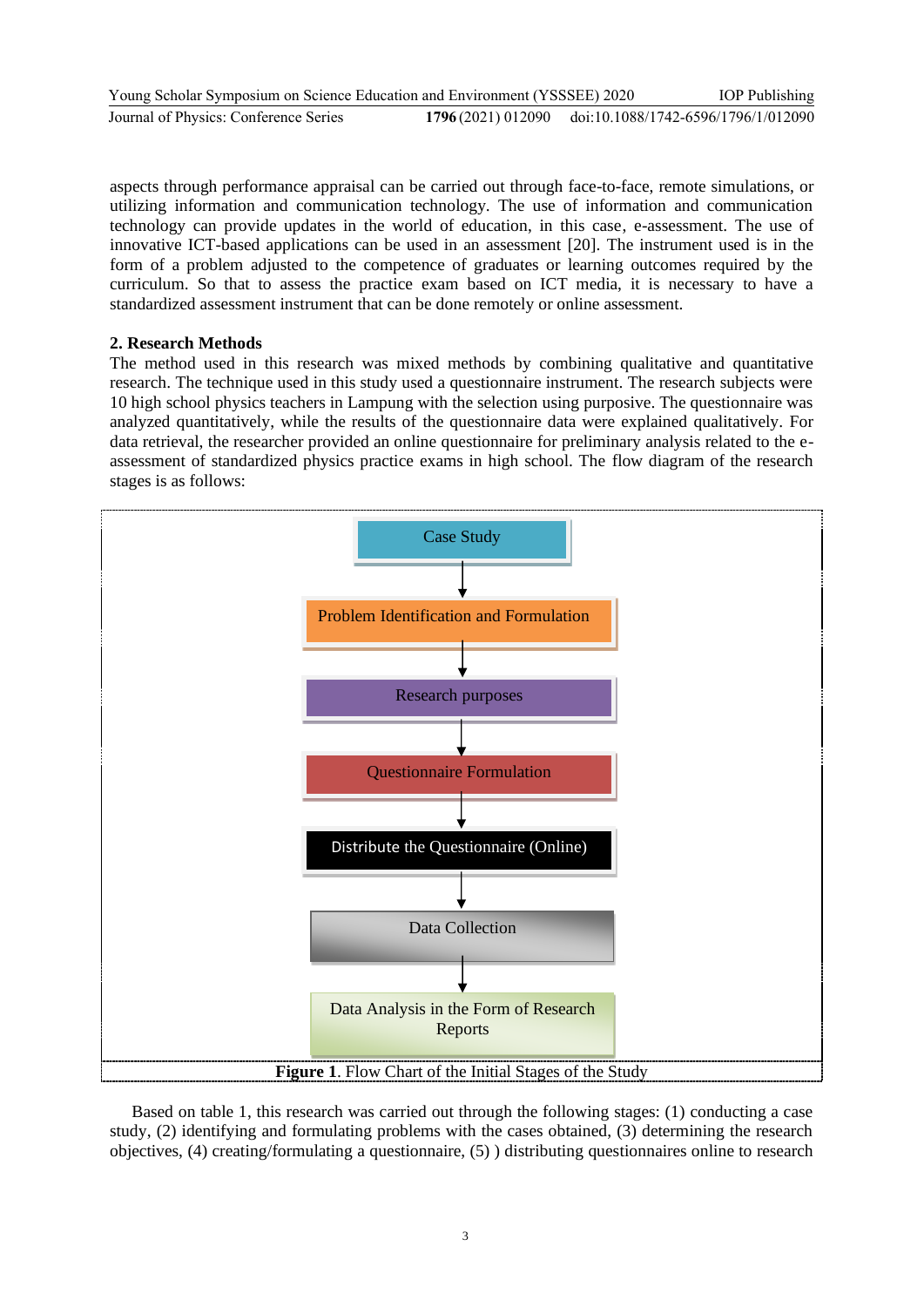subjects, (6) collecting data from questionnaires, and (7) analyzing data in the form of research reports.

#### **3. Results and Discussion**

The results of the case studies and also the questionnaires were related to the analysis of the needs of standardized physics practice exams in senior high school, it was obtained data that teachers in the implementation of distance learning (online) many teachers only conducted cognitive assessments of students and not all teachers conducted skills assessments. especially the practical physics exams in the laboratory. This is by the statement Suranti et al. [21] the most important thing in the world of education is the process of teaching and assessment, teaching to convey information to students and assessments to evaluate the results of the teaching given. Assessment should be used to check the extent to which changes in student behavior have occurred through the learning process. the assessment also plays a role in providing feedback to improve the learning process that has been used. besides, assessment is not only about measuring student learning outcomes at the end of the learning program but also monitoring student progress and providing feedback throughout the learning process.

Whereas for e-assessment of skills, many use the form of e-portfolio, such as the results of research conducted Bennett et al. [22] stated that technology such as e-portfolios, blogs, wikis, and forums can be used to encourage student engagement, collaboration, and reflection). Electronic portfolios ('electronic portfolios') such as [23] are widely used to enable students to record and reflect on their learning and to store evidence of achievement, usually across modules. This enables the assessment of existing skills if it is not difficult to assess and encourages a reflective approach to learning, with students having responsibility for what they put in so they can focus on the positive [24, 25]. Teachers can access e- student portfolios for assessment and feedback purposes and portfolios are often associated with improving student employability [26].

As for the results of the questionnaire given to 10 high school physics teachers in Lampung, the teacher filled out a questionnaire by checking the answers according to the actual situation, the teacher could check the answers more than once so that the following data were obtained:

| N <sub>0</sub> | <b>Question Items and Answer Options</b>   | The Number of Respondents' | Percentage |
|----------------|--------------------------------------------|----------------------------|------------|
|                |                                            | <b>Answers</b>             |            |
| 1              | During the COVID-19 pandemic, did your     |                            |            |
|                | school conduct online learning?            |                            |            |
|                | Yes                                        | 10                         | 100%       |
|                | N <sub>0</sub>                             | 2                          | 20%        |
| $\overline{2}$ | During the COVID 19 pandemic, what         |                            |            |
|                | online learning did you provide to         |                            |            |
|                | students?                                  |                            |            |
|                | Learning materials                         | 8                          | 80%        |
|                | Questions                                  | 9                          | 90%        |
|                | Assessment                                 | 5                          | 50%        |
|                | Learning Media                             |                            | 50%        |
|                | Module                                     |                            | 40%        |
|                | Others                                     |                            | 10%        |
|                | There was no                               |                            | $0\%$      |
| 3              | In the implementation of online learning,  |                            |            |
|                | did you give an assessment, yes/no, if so, |                            |            |
|                | what type of assessment did you give?      |                            |            |
|                | Cognitive assessment                       | 8                          | 80%        |
|                | Affective assessment                       | 3                          | 30%        |
|                |                                            |                            |            |

| Table 1. The Results of Needs Analysis on Standardized Physics Practice Exams in Senior High |        |  |  |
|----------------------------------------------------------------------------------------------|--------|--|--|
|                                                                                              | School |  |  |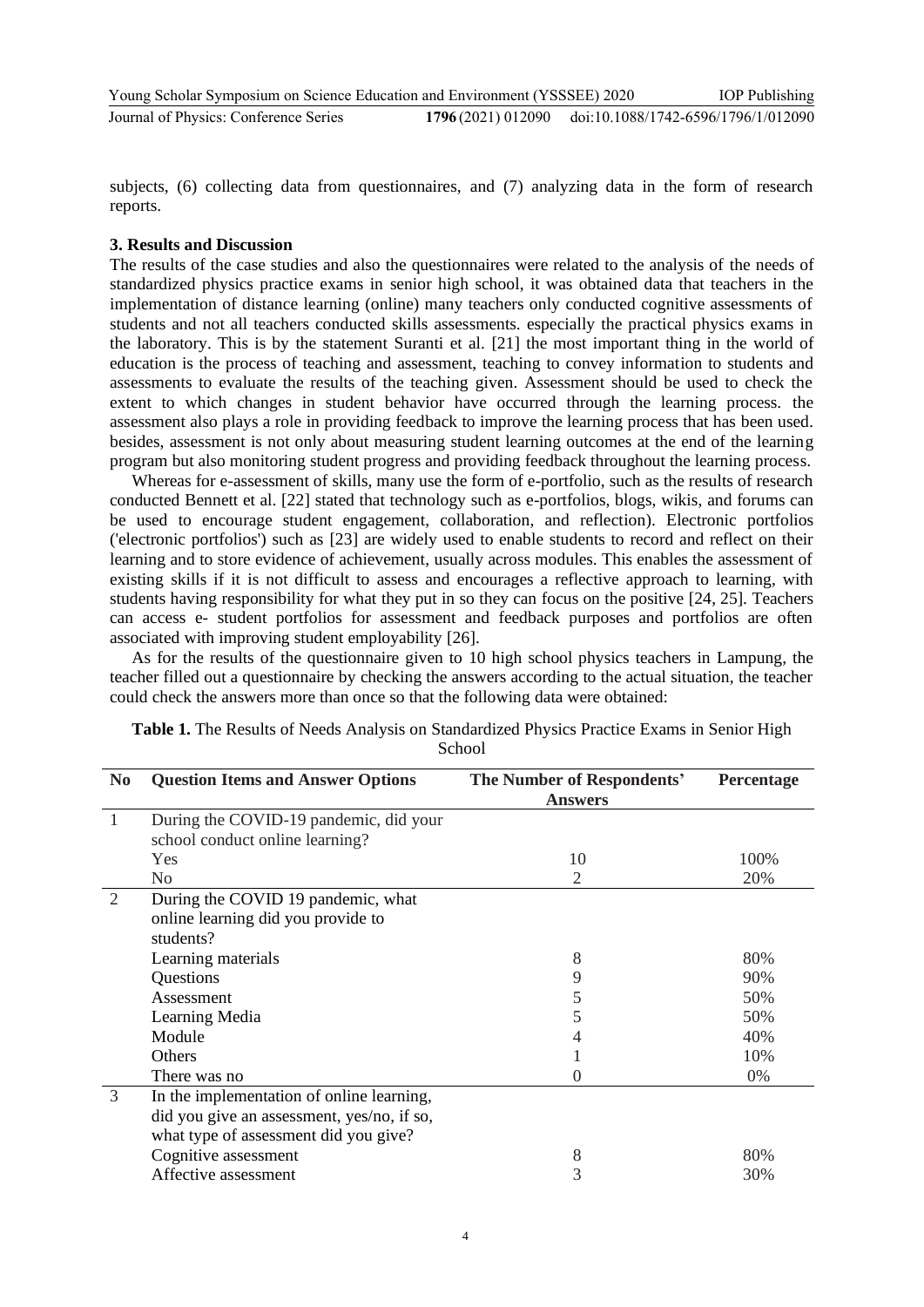Young Scholar Symposium on Science Education and Environment (YSSSEE) 2020 Journal of Physics: Conference Series **1796** (2021) 012090

| oung Scholar Symposium on Science Education and Environment (YSSSEE) 2020 |  |
|---------------------------------------------------------------------------|--|
|                                                                           |  |

doi:10.1088/1742-6596/1796/1/012090

IOP Publishing

| N <sub>0</sub> | <b>Question Items and Answer Options</b>            | The Number of Respondents' | Percentage     |
|----------------|-----------------------------------------------------|----------------------------|----------------|
|                |                                                     | <b>Answers</b>             |                |
|                | Psychomotor assessment                              | 4                          | 40%            |
| $\overline{4}$ | Did you perform psychomotor                         |                            |                |
|                | assessments while learning online                   |                            |                |
|                | Yes                                                 | 4                          | 4%             |
|                | <b>Not</b>                                          | 6                          | 60%            |
| 5              | In assessing skills in online learning, what        |                            |                |
|                | form of assessment did you give to                  |                            |                |
|                | students                                            |                            |                |
|                | Portfolio                                           | 4                          | 40%            |
|                | Project                                             | 4                          | 40%            |
|                | Practice                                            | $\overline{2}$             | 20%            |
|                | Product                                             | $\boldsymbol{0}$           | 0%             |
|                | Others                                              | $\overline{0}$             | $0\%$          |
|                | There is no                                         | 3                          | 30%            |
| 6              | Did you do laboratory practice exam                 |                            |                |
|                | assessments on online learning?                     |                            |                |
|                | Yes                                                 | $\sqrt{2}$                 | 20%            |
|                | <b>Not</b>                                          | 8                          | 80%            |
| $\overline{7}$ | What types of practice exam media did               |                            |                |
|                | you use when studying online?                       |                            |                |
|                | Simulation                                          | 2                          | 20%            |
|                | Virtual lab                                         | $\overline{2}$             | 20%            |
|                | Animations                                          | 3                          | 30%            |
|                | Video                                               | $\boldsymbol{0}$           | $\overline{0}$ |
|                | Application                                         | 0                          | $\overline{0}$ |
|                | Web-based                                           | 1                          | 10%            |
|                | Others                                              | 1                          | 10%            |
|                | I did not use any media                             | $\overline{4}$             | 40%            |
| 8              | Do you make the physics practice exam               |                            |                |
|                | an e-assessment instrument during online            |                            |                |
|                | learning?                                           |                            |                |
|                | Yes                                                 | 6                          | 60%            |
|                | <b>Not</b>                                          | 4<br>10                    | 40%<br>100%    |
| 9              | Maybe<br>In your opinion, is there a need for an e- |                            |                |
|                | assessment of physics practice exams in             |                            |                |
|                | online learning                                     |                            |                |
|                | Yes                                                 | $\boldsymbol{0}$           | 0%             |
|                | <b>Not</b>                                          | $\boldsymbol{0}$           | $0\%$          |
|                | Maybe                                               | 6                          | 60%            |
| 10.            | In your opinion, is the assessment of the           |                            |                |
|                | physics practice exam can be done in                |                            |                |
|                | online learning?                                    |                            |                |
|                | Yes                                                 | $\theta$                   | 0%             |
|                | <b>Not</b>                                          | 4                          | 40%            |
|                |                                                     | 1                          | 10%            |
|                | Maybe                                               |                            |                |
| 11             | In your opinion, the existing assessment            |                            |                |
|                | was effective enough to improve student             |                            |                |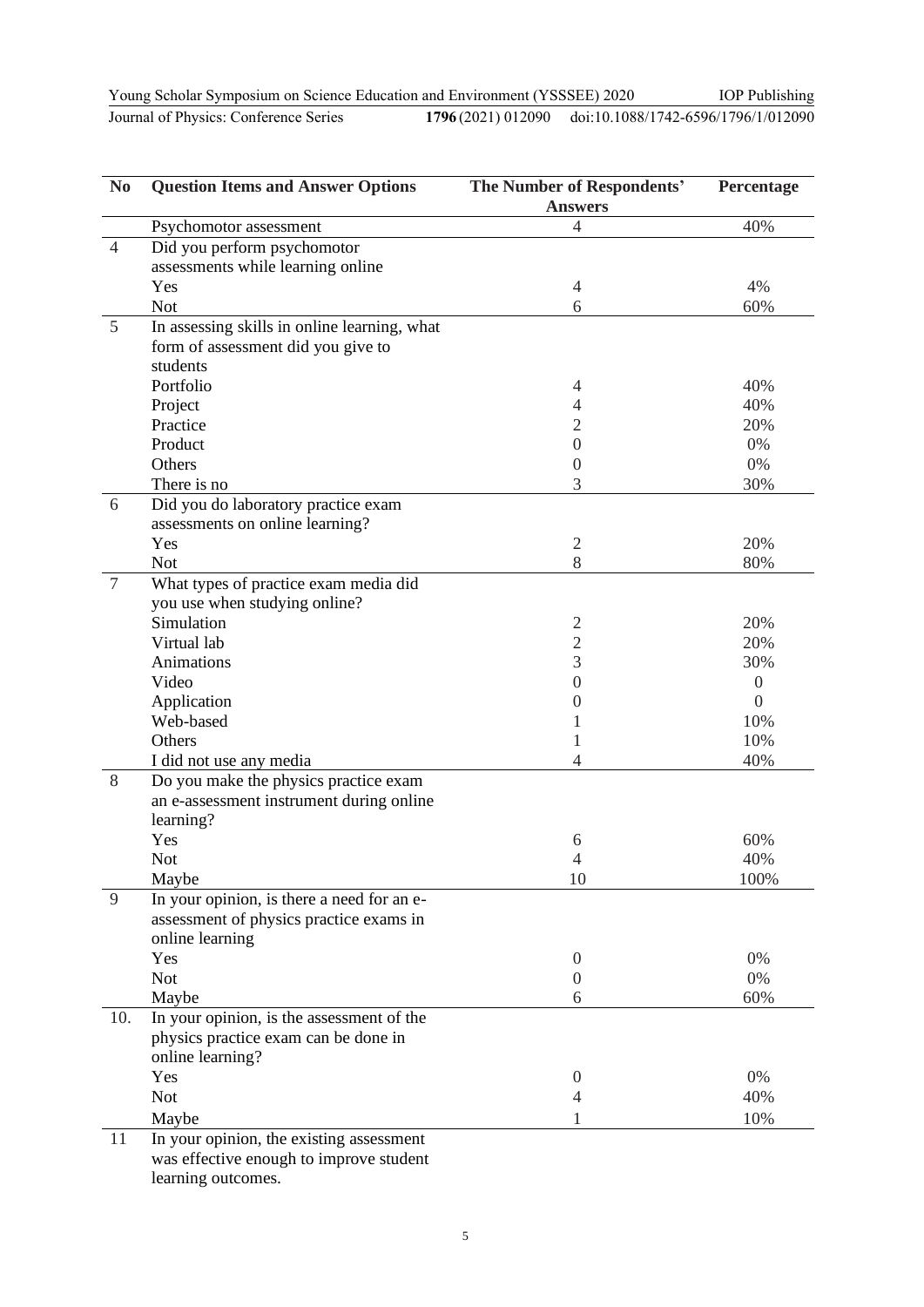Young Scholar Symposium on Science Education and Environment (YSSSEE) 2020 **Journal of Physics: Conference Series** IOP Publishing 1796(2021) 012090 doi:10.1088/1742-6596/1796/1/012090

| N <sub>0</sub> | <b>Question Items and Answer Options</b> | The Number of Respondents' | <b>Percentage</b> |
|----------------|------------------------------------------|----------------------------|-------------------|
|                |                                          | <b>Answers</b>             |                   |
|                | Yes                                      |                            | 70%               |
|                | No                                       |                            | 20%               |
|                | Maybe                                    |                            | 10%               |

Based on table 2, it was found that during the COVID 19 pandemic, schools had been implementing distance learning (online). In online learning, the teacher provided materials, questions, assessments, learning, media, and modules. Teachers provided cognitive, affective, and psychomotor assessments, but many teachers only gave cognitive assessments and a few teachers did affective and psychomotor assessments. Many forms of psychomotor assessments are given in the form of portfolios and projects and a few who carry out practical and product assessments, practice media used are animations, virtual lab, and video. thus not many teachers do psychomotor assessments due to the absence of standardized instruments and also lacking IT resources, therefore based on the results of the needs analysis above the standardized physics practice exam e-assessment instrument in high school is needed.

#### **4. Conclusion**

Based on the needs analysis data from the questionnaire, it was found that in the mass of the COVID 19 pandemic, schools implemented distance learning (online). In online learning, the teacher provides materials, questions, assessments, learning media, and modules. Teachers provide cognitive, affective, and psychomotor assessments, but many teachers only give cognitive assessments and a few teachers do affective and psychomotor assessments. Many forms of psychomotor assessments are given in the form of portfolios and projects and a few who carry out practical and product assessments, practice media used are animations, virtual lab, and video. thus not many teachers do psychomotor assessments due to the absence of standardized instruments and also lacking IT resources, therefore based on the results of the needs analysis above the standardized physics practice exam e-assessment instrument in high school is needed.

#### **Reference**

- [1] Kemendikbud 2014 Peraturan Menteri Pendidikan dan Kebudayaan Republik Indonesia Nomor 119 Tahun 2014 tentang Penyelenggaraan Pendidikan Jarak Jauh Jenjang Pendidikan Dasar dan Menengah *Menteri Pendidik. dan Kebud. Republik Indones.* 1650 1–12. http://luk.tsipil.ugm.ac.id/atur/bsnp/Permendikbud119-2014PJJ-Dikdasmen.pdf.
- [2] Indonesia/Ristekdikti 2016 Panduan Pelaksanaan Pendidikan Jarak Jauh 2016 *Direktoran Jenderal Pembelajaran dan Kemahasiswaan Kementeri. Riset, Teknol. dan Pendidik. Tinggi*, 2016.
- [3] I. Roffe 2004 E-learning for SMEs: Competition and dimensions of perceived value *J. Eur. Ind. Train.*,
- [4] M. G. Moore 1995 *Distance Education: A Systems View*.
- [5] Permendikbud 2014 Permendikbud nomor 104 tahun 2014 Tentang Penilaian Hasil Belajar oleh Pendidik pada Pendidikan Dasar dan Pendidikan Menengah.
- [6] Kemendikbud 2016 Salinan Permendikbud Nomor 23 tahun 2016 Tentang Standar Penilaian Pendidikan.
- [7] M. B. Fuller, "Bresciani," Walvrood & Anderson, 2013. Accessed: Sep. 17, 2020. [Online]. Available: http://classifications.carnegiefoundation.org/.
- [8] M. C. Heitink, F. M. Van der Kleij, B. P. Veldkamp, K. Schildkamp, and W. B. Kippers 2016 A systematic review of prerequisites for implementing assessment for learning in classroom practice *Educational Research Review*, **17** 50–62.
- [9] BSNP 2006 *Panduan Penyusunan Kurikulum Tingkat Satuan Pendidikan Jenjang Pendidikan Dasar dan Menengah*.